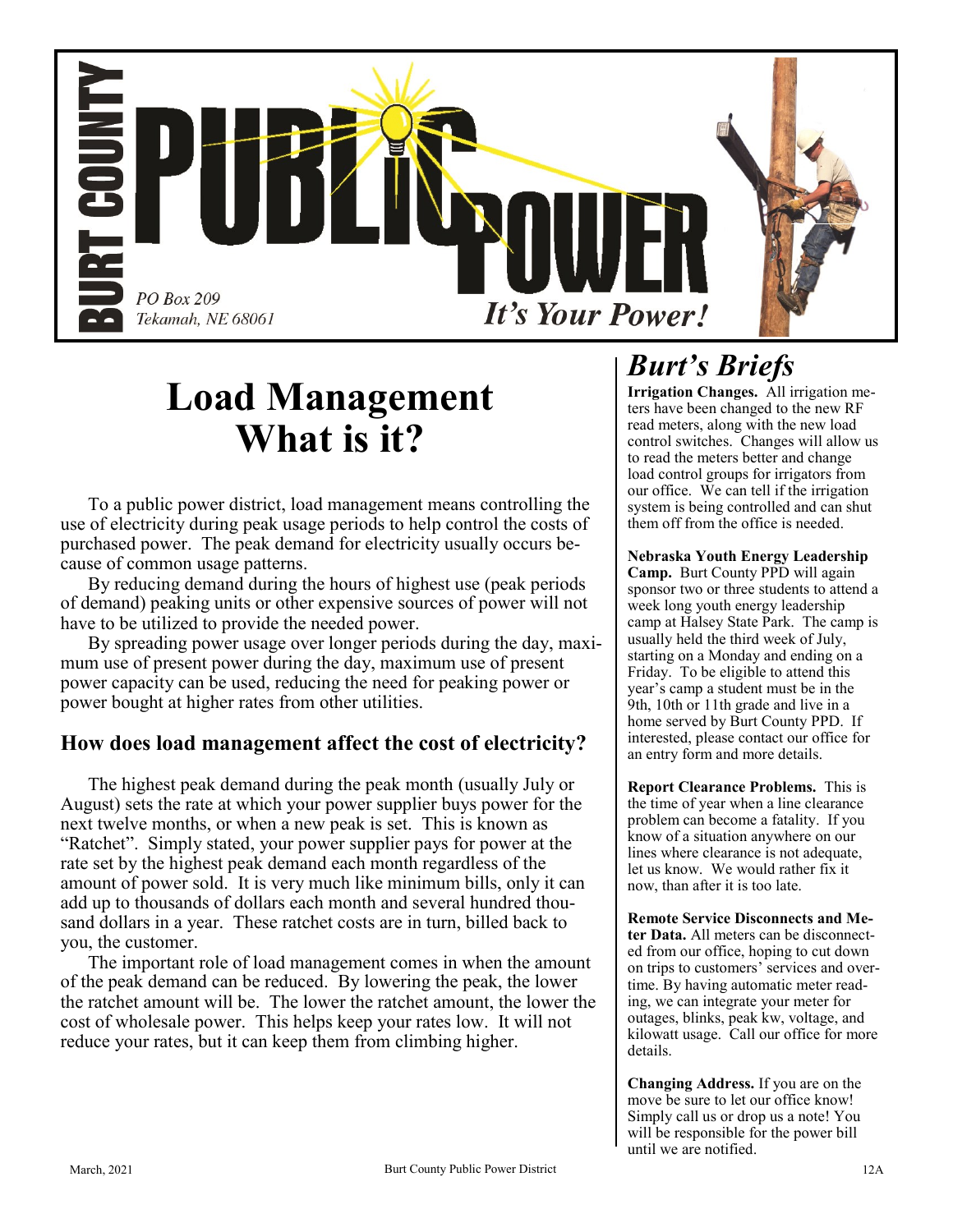### **\$500 Prescriptive Irrigation Incentive**

As an EnergyWise partner, Burt County Public Power wants to help producers make the most of the energy needed for irrigating with all-electric systems. Participating utilities will provide a \$500 incentive



when producers replace all of a system's existing outlet components such as sprinkler heads, sprayers, rotators, plates, pads and nozzles, and regulators on qualified systems.

#### **Qualifications:**

- To qualify, the system must be a minimum of four  $(4)$ sections in length with water supplied by an all-electric pumping system.
- The majority of the system's existing nozzles, sprayers or sprinkler heads must be at least five (5) years old. For verification, a copy of the pivot's most-recent sprinkler/ nozzle report (usually kept inside the pivot control panel) must be provided with a complete application and qualifying proof-of-purchase documentation.
- Qualifying systems are only eligible for the EnergyWise Prescriptive Irrigation Program once every five (5) years.
- All applicable components identified on the sprinkler/ nozzle report or chart (including sprinkler heads, sprayers, distribution plates, pads, rotators, nozzles, and regulators, if identified on the report/chart) must be replaced with new, permanently installed operational components before submitting application.
- Qualifying proof-of-purchase documentation includes sales receipt(s), invoice(s), and professional irrigation equipment dealer/consultant statement (must itemize the new components indicating the quantity, make, model and purchase date).
- Requests for deviation from the components identified on the sprinkler/nozzle report require an explanation on the application signed by a professional irrigation equipment dealer/consultant and are subject to approval by the local participating utility.

#### **IMPORTANT NOTICE:**

Any Irrigation Load Control changes need to be made by April 1st. Changes after April 1st can only be made from moving from a higher control hour group to a lower control hour group, with added fees applied. Example: I-22 (Full Control) to I-9 (No Control).

# Irrigation Notification Warning...

To continue receiving email or text notification, check all changes that have been made to your cell phone or computer account.

If you answer "yes" to any of the below questions, you need to contact our office.

- 1. Did I purchase a new phone?
- 2. Did my cell phone account provider change names?
- 3. Did I change cell phones with family members?
- 4. Did I change Internet providers?
- 5. Did my cell phone number change?
- 6. Did the landowner change?
- 7. Did you acquire some additional irrigated land?
- 8. Is there any reason you don't want an email or text message notification? Is so, you need to notify our office. We must have your approval before sending an email or text message.

If the answer to all of these questions is "no", there is no need to contact our office and you will continue to receive messages like last year.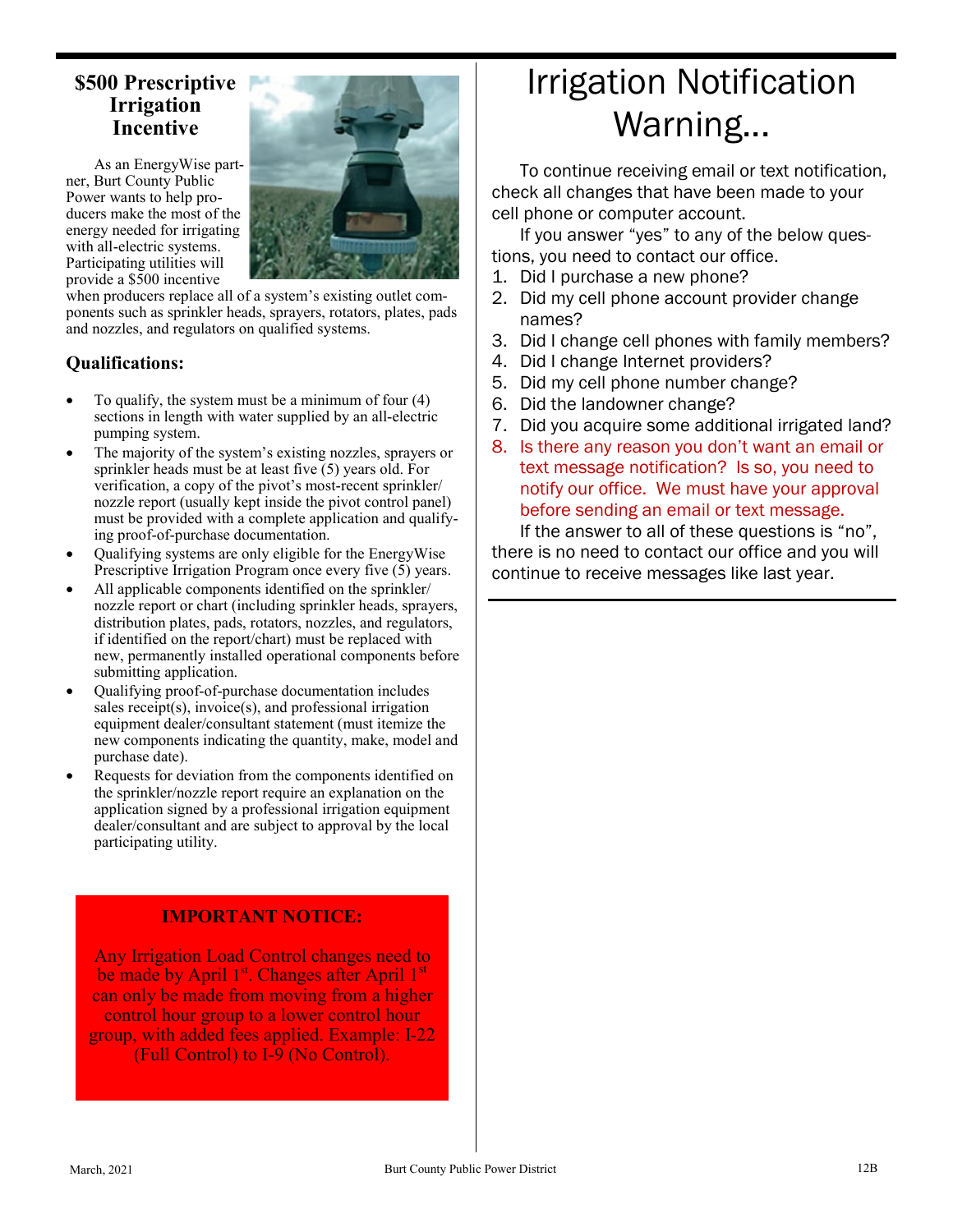